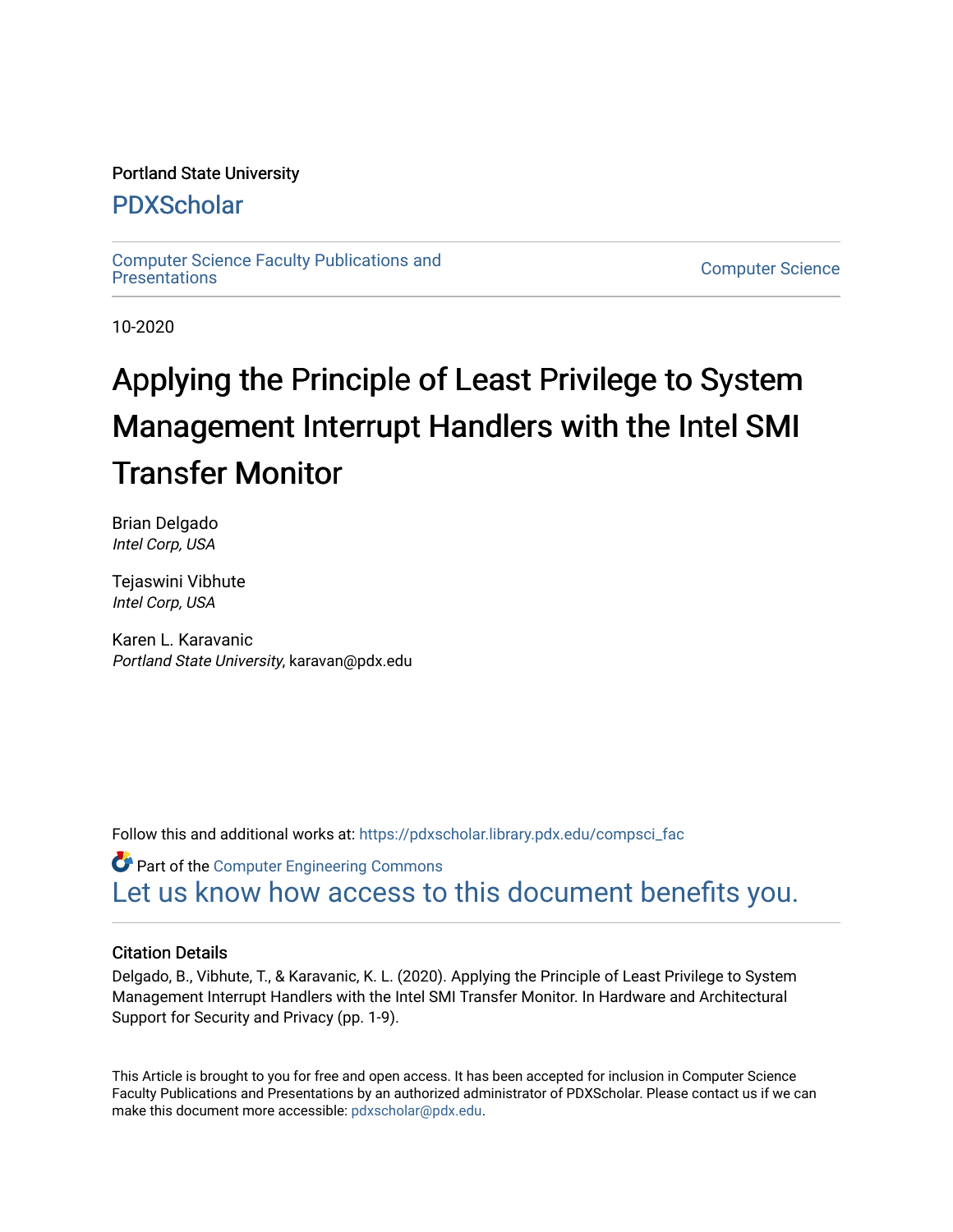# Applying the Principle of Least Privilege to System Management Interrupt Handlers with the Intel SMI Transfer Monitor

Brian Delgado Intel Corp **USA** brian.delgado@intel.com

Tejaswini Vibhute\* Intel Corp **USA** tejaswini.vibhute@intel.com

Karen L. Karavanic Portland State University USA karavan@pdx.edu

# ABSTRACT

Recent years have seen a growing concern over System Management Mode (SMM) and its broad access to platform resources. The SMI Transfer Monitor (STM) is Intel's most powerful executing CPU context. The STM is a firmware-based hypervisor that applies the principle of least privilege to powerful System Management Interrupt (SMI) handlers that control runtime firmware. These handlers have traditionally had full access to memory as well as the register state of applications and kernel code even when their functionality did not require it. The STM has been been enabled for UEFI and, most recently, coreboot firmware, adding protection against runtime SMM-based attacks as well as establishing a firmware-based Trusted Execution Environment (TEE) capability. We provide a detailed overview of the STM architecture, evaluate its protections, and quantify its performance. Our results show the STM can protect against published SMM vulnerabilities with tolerable performance overheads.

#### **KEYWORDS**

firmware, virtualization, system management mode, smm, stm, smi

#### ACM Reference Format:

Brian Delgado, Tejaswini Vibhute\*, and Karen L. Karavanic. 2020. Applying the Principle of Least Privilege to System Management Interrupt Handlers with the Intel SMI Transfer Monitor. In Hardware and Architectural Support for Security and Privacy (HASP '20), October 17, 2020, Virtual, Greece. ACM, New York, NY, USA, [9](#page-9-0) pages.<https://doi.org/10.1145/3458903.3458907>

# 1 INTRODUCTION

System Management Mode (SMM) is a highly-privileged CPU mode present on Intel® and AMD® x86 processors. The firmware run in SMM performs many important operations at runtime such as lowlevel hardware control, handling memory errors, and controlling performance. This code is loaded by computer manufacturers. End users are not able to inspect its operation or control its accesses on most production platforms. SMM code can access memory and registers belonging to the operating system, Measured Launch

HASP '20, October 17, 2020, Virtual, Greece

© 2020 Association for Computing Machinery.

ACM ISBN 978-1-4503-8898-6/20/10. . . \$15.00 <https://doi.org/10.1145/3458903.3458907>

Environment  $(MLE)^1$  $(MLE)^1$  or applications. SMM's privileged and isolated environment makes it a useful mechanism for a variety of critical system tasks.

Unfortunately, the same features that make SMM an effective mode for critical system tasks also make it an attractive attack surface to deploy malicious code due to its broad access privileges over system memory and registers. Compromised SMM code has the ability to locate user secrets in memory or register contents. SMM compromises have occurred using techniques including buffer overflows [\[28\]](#page-9-1), SMM call outs [\[15\]](#page-9-2), cache attacks [\[34\]](#page-9-3), and improper system configurations [\[18\]](#page-9-4). As SMM can be used in some implementations to update the BIOS SPI chip [\[14\]](#page-9-5), attackers could also achieve persistence by injecting malicious code into the BIOS SPI chip which would be loaded upon successive reboots. To reduce SMM's privileges, UEFI memory protections were added that limit SMM's ability to access hostside memory [\[35\]](#page-9-6). However there are no fine-grained controls over these accesses and other resources such as registers are still potentially vulnerable.

Addressing the potential misuse of SMM is important to protect the system functionality that uses it. In addition, recent research has proposed and explored novel uses of SMM for protecting server platforms. Methodologies have been developed for SMM-based runtime integrity measurement [\[2,](#page-8-0) [8,](#page-9-7) [33\]](#page-9-8) and for Trusted Execution Environments or TEEs [\[25\]](#page-9-9). Proposers of such innovative approaches must answer the question: Can we trust SMM?

To more thoroughly address the potential vulnerability of SMM, Intel created the SMI Transfer Monitor (STM) [\[12\]](#page-9-10). The  ${\rm STM}^2$  ${\rm STM}^2$  is an SMM-based hypervisor that constitutes the highest privilege layer on the platform. It virtualizes System Management Interrupt (SMI) handlers and restricts their access to specified resources based on a protection policy. The STM can defend against SMI handler accesses to particular MSRs, memory ranges, IO Ports, or PCI/PCIe devices. This creates a barrier between SMM and the host software.

The STM software architecture is designed to allow a hypervisor to protect itself from SMI handler accesses over its resources. The Intel TXT launch process allows detection of changed hypervisor files prior to launch, however, SMI handlers could potentially be compromised after launch. The STM provides a way to mitigate runtime attacks from compromised SMI handlers extending the protections provided to the hypervisor.

The BIOS and MLE must opt-in to the STM before it can be activated. Without this, the STM would not be operational. The Opt-In requirement resolves a tension between a MLE that does not fully

<sup>\*</sup>Performed some of this work while at Portland State University.

Permission to make digital or hard copies of all or part of this work for personal or classroom use is granted without fee provided that copies are not made or distributed for profit or commercial advantage and that copies bear this notice and the full citation on the first page. Copyrights for components of this work owned by others than ACM must be honored. Abstracting with credit is permitted. To copy otherwise, or republish, to post on servers or to redistribute to lists, requires prior specific permission and/or a fee. Request permissions from permissions@acm.org.

<span id="page-1-0"></span> $^{\rm 1}{\rm The}$  MLE is host software (e.g. hypervisor or operating system) that goes through a measured launch, for example with Intel Trusted Execution Technology (TXT).

<span id="page-1-1"></span> $^2\mathrm{The}\ \mathrm{STM}$  is also referred to as a dual-monitor, peer monitor, or SMM Transfer Monitor in various literature.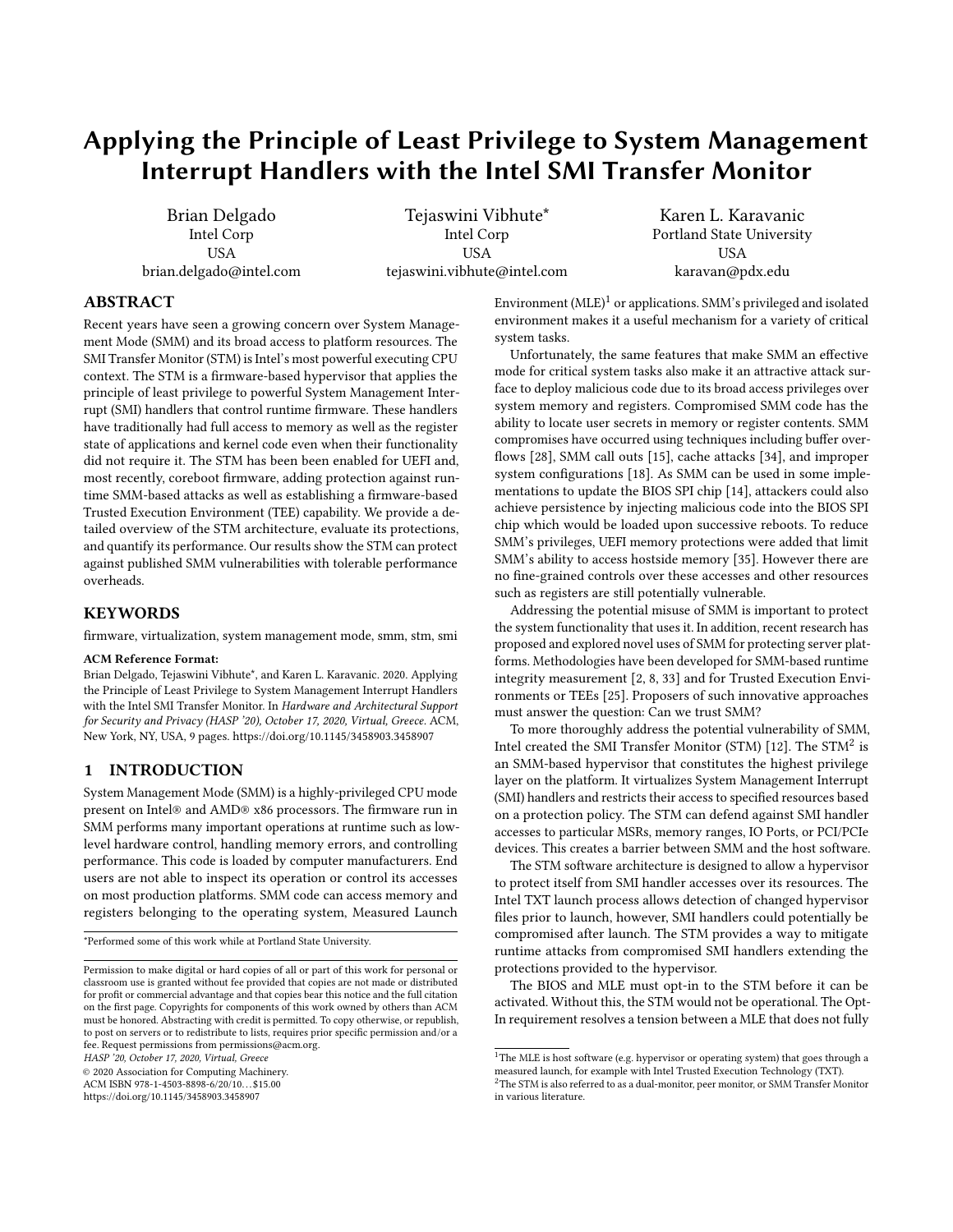trust the runtime SMI code and SMI handlers that require certain resources in order to operate. The STM allows the SMI handlers to access all of the resources that the BIOS statically requested at boot time. The STM provides this list to the MLE so that it can inspect the set of resources prior to its launch. The MLE may tear down if it does not approve of the list. The MLE provides a set of resources to the STM that it wants protected from the SMI handler. The STM applies these restrictions on the SMI handler to enforce the protection policy. The MLE can issue subsequent modifications of the protection policy at runtime, however, the BIOS cannot.

The STM can be viewed from two perspectives: the STM CPU functionality as described by the Intel Software Developer Manuals [\[13\]](#page-9-11) and the STM Software Architecture Specification [\[12\]](#page-9-10) that describes one implementation of an STM software stack. This software stack specifies an interface between the MLE and the STM to provide commands, along with specific data structures.

In this paper we examine the configuration, functionality, and performance of STM from the perspectives of the CPU feature and software implementation. We provide the first published treatment of the design and architecture of the STM, summarize its components, and demonstrate its ability to de-privilege SMI handlers. We also highlight the STM's firmware-based TEE capability.

The key contributions of this paper are:

- (1) STM security policies that defend against known vulnerabilities.
- (2) A methodology for evaluating STM protections.
- (3) A preliminary analysis of STM performance overhead.

The rest of the paper is organized as follows: Section [2](#page-2-0) provides background on SMM and virtualization. Section [3](#page-3-0) provides an overview of the STM architecture. We discuss our STM setup in Section [4.](#page-5-0) We demonstrate examples of the STM's protections in Section [5.](#page-5-1) We provide performance details on the STM including its impact on SMI latency and application performance in Section [6.](#page-7-0) We discuss related work in Section [7.](#page-8-1) We provide our conclusions in Section [8.](#page-8-2)

#### <span id="page-2-0"></span>2 BACKGROUND

In this section, we provide background on SMM and virtualization. These may be skipped by readers already familiar with these topics.

#### <span id="page-2-2"></span>2.1 System Management Mode Overview

SMM is a highly-privileged operating CPU mode present on Intel and AMD processors. It was originally added to the 386SL processor [\[13\]](#page-9-11). On Intel platforms, this mode is used to perform platform functions related to flash updates, power management, handling memory errors, system hardware control, device emulation, managing UEFI variables, among many other uses [\[21,](#page-9-12) [27\]](#page-9-13). SMM code resides in a hardware-protected memory region called SMRAM. A range register called the SMM Range Register (SMRR) protects SMM memory from being read or modified by code executing outside of SMM. SMRAM is also protected from DMA access via DMA protection over the TSEG memory region that, by convention, matches the SMRR. CPU threads enter SMM by asserting an SMI. An SMI is the highest privilege interrupt and has higher priority than any other interrupt even Non Maskable Interrupts (NMIs) [\[13\]](#page-9-11).

When an SMI is generated and there is no active STM, the CPU threads will transition to SMM entry code at the next instruction boundary. They may enter SMM in 16 bit mode, transition to 32 bit mode, and then to 64 bit mode. The interrupted register state of each CPU thread is stored in the SMRAM Save State Map [\[13\]](#page-9-11). SMM Dispatcher code locates the appropriate SMI handler and transfers one CPU thread to the SMI handler while other CPU threads wait. Figure [1](#page-2-1) provides an overview of this flow.

When in SMM, the SMM page tables are operational and have traditionally been configured to allow SMI handlers to access hostside memory. These SMM page tables are not affected by how the host-side hypervisor has configured its page tables, for those are only operational when the CPU threads are not in SMM.

Once the work of the SMI has been completed, all of the CPU threads issue an RSM (resume) instruction. Upon exiting SMM, the saved processor state is restored from the SMRAM Save State Map and the CPU threads start executing from where they were interrupted.

Recent research has explored novel security-related uses of SMM. Examples include EPA-RIMM [\[8\]](#page-9-7), SPECTRE [\[37\]](#page-9-14), HyperSentry [\[2\]](#page-8-0), and HyperCheck [\[33\]](#page-9-8) which use SMM to perform runtime integrity measurement for rootkit detection. EPA-RIMM extended SMM to utilize all available cores of a multicore architecture for runtime integrity measurement.

#### 2.2 Virtualization

Virtualization creates an abstract hardware environment for each virtual machine by software called the hypervisor. The hypervisor has direct access to the hardware and the ability to allocate resources to its virtual machines. Intel's Virtualization Technology (VTx) provides CPU-level support that simplifies the enabling of operating systems to support virtualization and also reduces performance degradations. As the STM is a VTx hypervisor, we provide background on the necessary relevant VTx details.

To distinguish the hypervisor context from that of the virtual machine, VTx establishes a Root (hypervisor) and Non-Root mode (virtual machine). Only the Virtual Machine Extensions (VMX) Root mode is able to perform privileged VTx instructions. The hypervisor can optionally allow virtual machines to directly access hardware. Certain instructions executed in the virtual machine are trapped and handled by the hypervisor. During this handling, the processor transitions from VMX Non-Root mode to the VMX Root mode (a "VMEXIT" event). After the hypervisor assists the operation, it can

<span id="page-2-1"></span>

Figure 1: SMI Processing without STM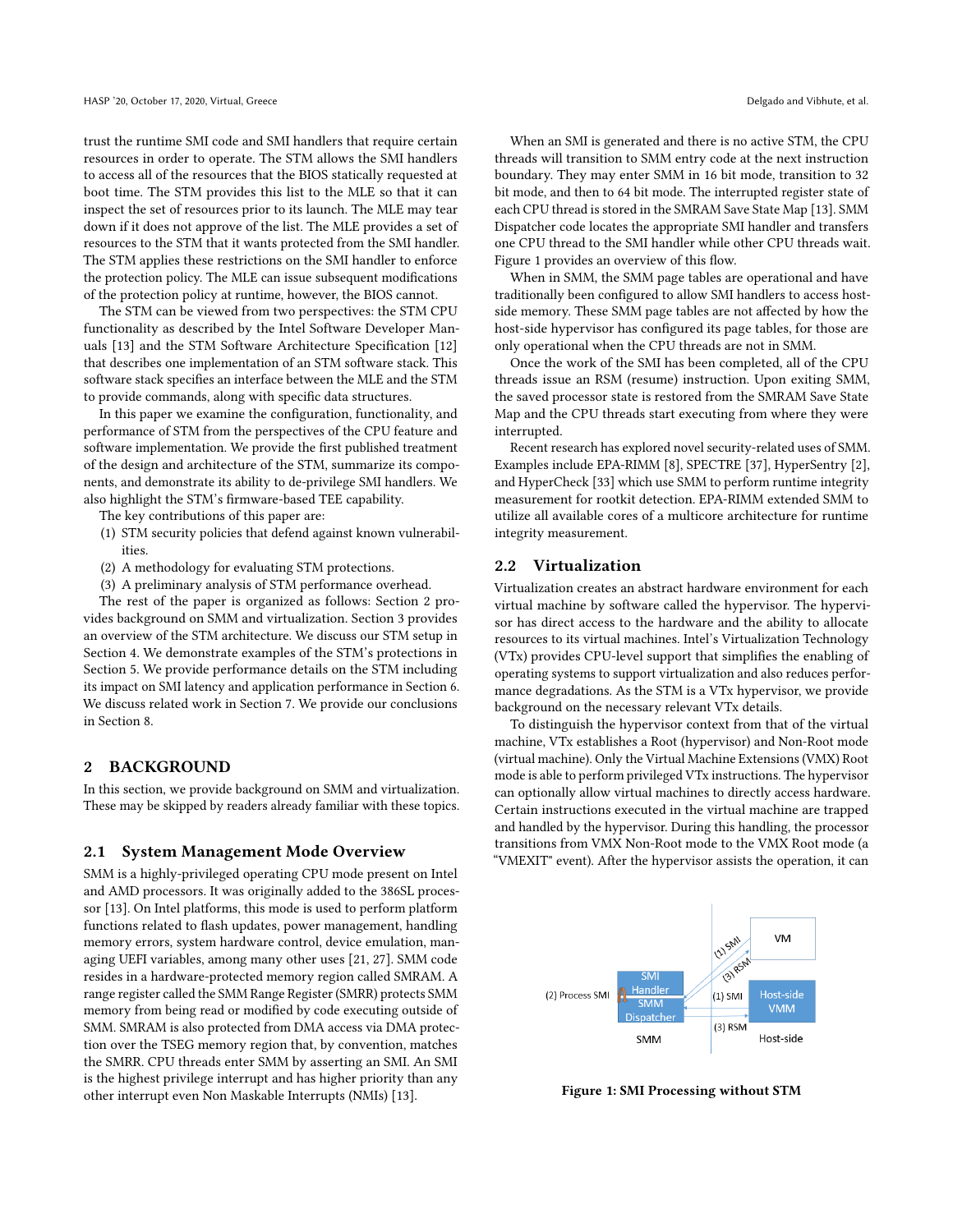resume the guest by transitioning back to VMX Non-Root mode via the VMRESUME instruction. This is a "VMENTRY" event.

The hypervisor maintains most CPU state in a Virtual Machine Control Structure (VMCS). This VMCS has a host and a guest portion for the hypervisor and guest CPU state, respectively. The hypervisor will allocate one VMCS per virtual CPU in the VM. These VMCSs allow the hypervisor to manage the VM's privileges and execution. VTx provides bitmap-based controls that govern whether accesses to particular system resources such as IO Ports, MSRs, memory ranges, and PCI devices will trap to the hypervisor. The hypervisor can perform these operations on behalf of the VM and inject the results into the virtualized guest's state, or it can intercept the operation. A virtual machine can issue a request to its hypervisor using a VMCALL. These instructions cause a VMEXIT from the VM so that the hypervisor can perform an operation on behalf of its guest. When the hypervisor needs to turn off virtualization, it issues a VMXOFF instruction.

#### <span id="page-3-0"></span>3 STM ARCHITECTURE

In this section, we describe the architecture of the STM reference implementation. We provide details on its provisioning, launch, runtime operation, and teardown.

# 3.1 STM Overview

When the STM and MLE are operational, there are two hypervisors present on the system. The STM virtualizes the SMI handler and the MLE virtualizes guest operating systems. From a privilege perspective, the STM is the higher privilege level as the MLE issues VMCALLs to the STM, just as a VM would issue to its hypervisor. This is shown in Figure [2.](#page-3-1) The STM enforces restrictions over the SMI handler's accesses to MLE resources to apply the principle of least privilege. The STM is only operational when it has been launched by the MLE and one of the following occurs:

- (1) An SMI is generated.
- (2) An SMI handler causes an exception during SMI processing.
- (3) The MLE or SMI handler issues a VMCALL.

<span id="page-3-1"></span>

Figure 2: VMCALLs with STM

# 3.2 STM Threat Model

The STM's threat model assumes that attackers can exploit vulnerabilities in SMI handlers at runtime to compromise the MLE. The MLE is assumed to be trusted to launch the STM, configure it, and tear it down. However, care must be taken by the STM to avoid compromises of its integrity by either the SMI handlers or the MLE.

The STM protects its own memory region from the SMI handler via page tables and relies upon SMRR and TSEG protections to guard its memory from host-side code. Technologies such as Intel TXT and Intel Boot Guard [\[22\]](#page-9-15) can be used to gain assurance that the SMI handlers are initially unmodified. These technologies should also be used to verify the integrity of the MLE before launching it. Thus, ensuring that the boot time static integrity of these various components is maintained. The STM endeavors to provide assurance at runtime that the set of accesses performed by the SMI handler are in accordance with the prescribed policy. By applying the principle of least privilege to SMI handlers, the risk of compromised SMI handlers can be mitigated.

The STM applies a traditional security design approach that adds a more trusted layer below code that is not fully trusted. The STM hypervisor is smaller than traditional hypervisors. For example, the STM codebase is roughly 10% the size of Xen 4.12 in lines of code based on our CLOC [\[6\]](#page-8-3) analysis. Compared to the set of SMI handlers on a typical platform, the STM accesses fewer platform resources and does not perform a varied set of operations. The STM is cryptographically measured prior to launch by the TXT ACM module to determine if the STM module has unexpectedly changed. Unlike OEM SMI handlers, the STM is open-source and available for inspection.

The STM architecture does not allow the host-side hypervisor to make changes that impact the security of the SMI handlers or STM. A compromised host-side hypervisor would only be able to disable the STM and remove the enhanced protections over SMI handler accesses to host-side resources provided by the STM. If the attacker had compromised the hypervisor and disabled the STM, the hypervisor would already be compromised and disabling STM protections would not result in additional practical benefit. In this scenario, the hypervisor would perform like a legacy hypervisor that had not performed an Opt-In to the system and would continue functioning without STM protections.

#### 3.3 STM Provisioning

The STM requires BIOS provisioning before it can be launched by the MLE. The BIOS must reserve a memory region in SMRAM called MSEG ("Monitor Segment"). It then must copy the STM binary into MSEG from a firmware volume and opt-in to the STM by setting bit 0 of IA32\_SMM\_MONITOR\_CTL MSR (0x9B) and also recording the location of MSEG by programming the address into bits 31:12 of this MSR.

The BIOS also creates a TXT\_PROCESSOR\_SMM\_CPU\_

DESCRIPTOR data structure in memory that provides configuration information that the STM refers to while configuring the SMI handler. A key element of this data structure is the BIOS Required Resource list which enumerates the set of resources needed by the SMI handlers at runtime.

STM Opt-In for the MLE has a static portion in which the MLE header is updated during compile time to indicate support for an STM. For a TXT launch, the SINIT ACM module will consult this bit to determine if the MLE supports an STM.

#### 3.4 STM Launch

The STM launch is performed by the MLE via the following steps: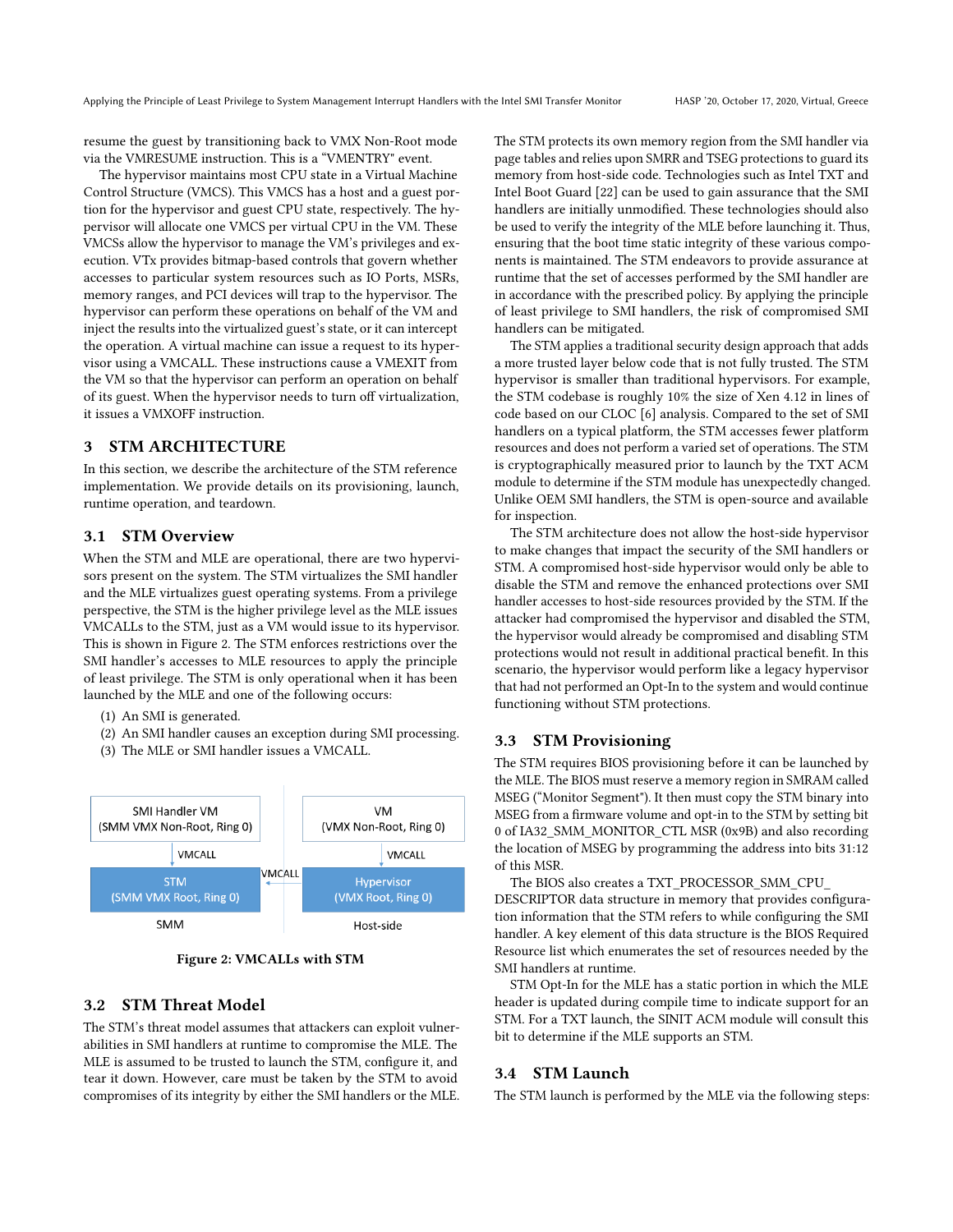- (1) For TXT scenarios: The MLE must indicate support for the STM in the MLE header. This allows pre-launch software, e.g. trusted boot, to trigger configuration and measurement of the STM when it issues the GETSEC[SENTER] instruction. This instruction masks (disables) SMIs until the STM re-enables them. SMI masking allows the STM to be launched without SMIs occurring during the STM launch process. The measurement of the STM is stored in TPM PCR 17 and provides an ability to inspect the STM's hash before proceeding. The "SINIT" module $^3$  $^3$  also creates initial page tables for the STM to access the first 4GB of memory. This allows the STM to begin in 64 bit paged and protected mode.
- (2) The MLE allocates a VMCS that is used only for launching the STM and issue a VMCLEAR for this VMCS to prepare it for use. It then issues a VMCALL on a single CPU thread ("InitializeProtectionVMCALL").
- (3) The CPU checks the Opt-In bit of the IA32\_SMM\_MONITOR\_ CTL MSR and locates the STM from the MSEG location specified in the MSR. If the Opt-In bit is not set, the launch will not succeed.
- (4) The CPU consults the STM header which is located at the base of the STM binary in MSEG and utilizes this to configure the STM entry environment. The header specifies the code offset where the first STM instructions will be found.

Once the first CPU thread enters the STM, it creates an initial environment to prepare the STM for entry by all CPU threads. This includes establishing internal data structures and creating additional page tables, as needed, to address additional memory. The STM also needs to establish a VMCS for transitions to and from the MLE.<sup>[4](#page-4-1)</sup> The STM must also establish a VMCS for the SMI handler guest.<sup>[5](#page-4-2)</sup>

Following the STM's initial initialization, it is able to service VMCALLs from the MLE and the SMI handler. Each VMCALL brings only one CPU thread into the STM and allows other CPU threads to continue processing. In scenarios where it is desirable to send all CPU threads into the STM (for example, when establishing a new protection policy), it is the responsibility of the calling environment to rendezvous the CPU threads.

#### 3.5 Protection Requests

3.5.1 Resource Protection. When the first thread returns from the STM to the MLE, the MLE may optionally request a list of all resources that the BIOS SMI handler requested access to via the GetBiosResource VMCALL to the STM. The MLE can then inspect the list and issue its protection request(s) via the ProtectResource VMCALL. For the STM to protect a resource, the BIOS must not have requested access to the resource in the Required Resource list. Applying protection requests before SMIs are unmasked allows the STM to enforce the protections before SMI handlers are able to be active.

The STM uses VTx permission bitmaps as the cornerstone of its ability to set policies over the set of accesses allowed to the

SMI handler guest. MSR and IO Port protections are accomplished by configuring the MSR and IO bitmaps, respectively. Memory and MMIO protections are enabled by configuring the EPT for the SMI handler guest. The MLE provides the address of host physical memory pages for the STM to protect. PCI device protections are accomplished by adjusting the IO Bitmap.

The STM informs the MLE which resources it was able to protect. After the MLE has completed its protection requests, it performs a CPU rendezvous and issues the StartStm VMCALL on all CPU threads which directs the STM to launch its SMI handler guest, turn SMIs back on and resume operation.

<span id="page-4-4"></span>3.5.2 SMRAM Save State Map Protections. The MLE can request the STM to protect the MLE's and virtual machine's registers in the SMRAM Save State Map from being viewed or modified by the SMI handler via the Protected Domains feature. To accomplish this, the MLE executes a ManageVmcsDatabase VMCALL to request the STM to store a VMCS pointer along with one of the following policy options [\[12\]](#page-9-10).

- (1) "Unprotected": Present all register state to the SMI handler and do not revert any modifications
- (2) "Integrity Protected OUT/IN": Preserves integrity of register state. It only allows register modifications by the SMI handler to IO ports listed in the IO Port trap list and EAX.
- (3) "Fully Protected OUT/IN": Preserves confidentiality and integrity of register state. This option only presents minimal registers to SMI handler and rolls back changes to other registers.
- (4) "Fully Protected": Preserves confidentiality and integrity. The policy precludes IO IN/OUT operations. No register modifications by the SMI handler are allowed.

#### 3.6 SMI Processing with an STM

When an STM is present, the STM receives all the CPU threads following an SMI as shown in Figure [3.](#page-4-3) The STM receives control in 64 bit mode with paging enabled. (Figure [1](#page-2-1) provides the flow for the non-STM scenario described in Section [2.1.](#page-2-2))

<span id="page-4-3"></span>

Figure 3: SMI Processing with STM

The STM uses the VMCS associated with each CPU thread to retrieve and set state for the interrupted host-side context across all the CPUs instead of the traditional SMRAM Save State Map. The STM populates the SMRAM Save State Map for each CPU thread

<span id="page-4-0"></span> $^3 \mathrm{An}$  authenticated code module ("ACM") used by Intel TXT

<span id="page-4-1"></span> $^4{\rm This}$  is termed the "SMI VMCS" in the STM reference implementation as it represents the inbound path for an SMI.

<span id="page-4-2"></span><sup>5</sup>This is termed the "SMM" VMCS in the STM reference implementation.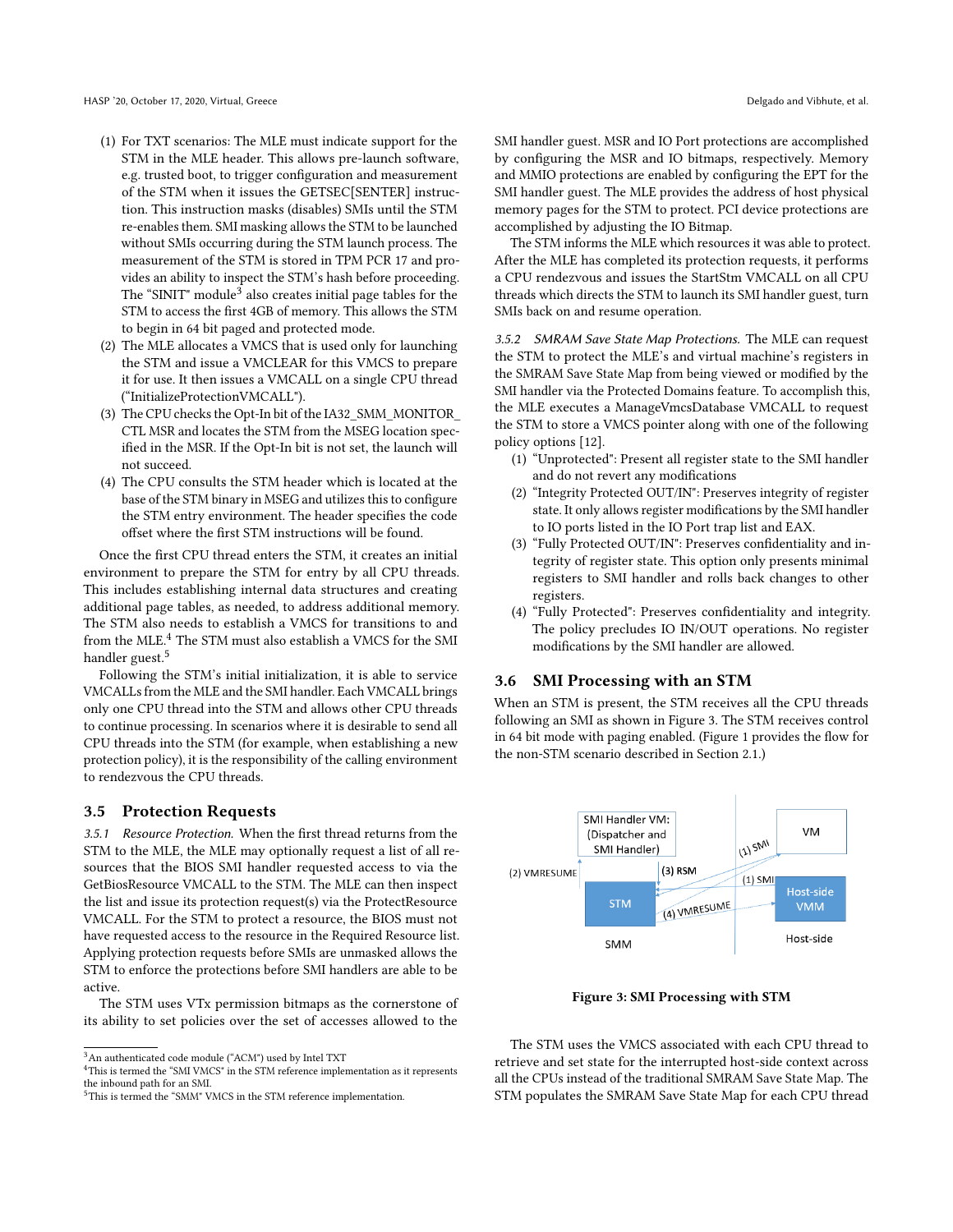based on their corresponding host-side VMCS. This populated SM-RAM Save State Map can be accessed by the SMI handler during its execution. If the VMCS is for one of the Protected Domains (Section [3.5.2\)](#page-4-4), the registers may be scrubbed based on the policy before the SMI handler VM gets control and also roll back changes to the Save State Map. At this point, the STM loads the SMI handler VMCS and is ready to invoke the SMI handler.

The STM sends all the CPU threads in the SMI handler VM. The STM then assigns only one CPU thread to perform the actual SMI handler task in the SMI handler VM while the other CPU threads are sent to execute a spinloop in the SMI handler VM until the actual work CPU thread completes its execution. Once the work thread finishes its execution, it and the other CPU threads execute the RSM instruction to VMEXIT from the SMI handler VM into the STM. The STM returns control to the interrupted context via a VMRESUME into the MLE or its guests. The STM may also receive VMEXITs from its SMI handler guest due to the SMI handler accessing IO Ports, MSRs or memory beyond the usual set of VMEXIT conditions such as executing exiting CPU instructions among other causes.

#### 3.7 STM Teardown

The MLE can tear itself and its guests down by executing the VMX-OFF instruction. The STM will not execute VMXOFF as this must be done by the MLE. The IA32\_SMM\_MONITOR\_CTL MSR controls whether SMIs will be unmasked when the MLE executes VMXOFF.

# <span id="page-5-0"></span>4 EXPERIMENT INFRASTRUCTURE

We deployed the STM on a Minnowboard Turbot dual core with Silvermont Atom processors system with 2 GB RAM, with Minnow-Max 1.01 UEFI firmware, the Xen 4.11 hypervisor, and Ubuntu 14.04 with kernel 4.11 for Xen's Domain 0. The Minnowboard Turbot is an open developer platform that allows modification of the firmware to support the STM. In this section we describe modifications to enable the STM on this platform. We used publicly-available Xen code to launch the STM and define security policies.<sup>[6](#page-5-2)</sup>

#### 4.1 STM enabling and Opt-In

Minnowboard Max's firmware code is based on an open-source UEFI EDK-II implementation. $^7$  $^7$  But this implementation does not support STM in its entirety. Hence, we first built the STM obtained from its repository $^8$  $^8$  in isolation and then compiled EDK-II along with the newly built STM binary. This process enables adding STM support to the BIOS when combined with adding the BIOS support modules from the repository as well.

# 4.2 STM Launch

The Minnowboard Turbot does not support TXT and hence the boot process of our setup does not go through the SINIT-based measurement which would occur with a true TXT-based MLE.

We perform the following steps to launch the STM:

(1) BIOS STM Opt-In: The Valid bit of the SMM\_MON\_CTL MSR should be set and Intel VT-x should be enabled.

<span id="page-5-3"></span><sup>7</sup>https://github.com/tianocore/edk2

- (2) Allocate a temporary VMCS per logical CPU: The Xen patches create a temporary VMCS during the initial STM launch VMCALL. This VMCS is used only for the very first VMCALL on each CPU.
- (3) Initiate InitializeProtection VMCALL on only one logical processor: On this VMCALL, the STM initializes the BIOS resource list and sets up the environment for running the SMI handler as its guest. This VMCALL is executed on logical CPU 0, the BSP.
- (4) Execute ProtectResources VMCALL: In the ProtectResourceVM-CALL, we provide a set of protection policies for the STM to enforce. We describe these policies in Section [5.](#page-5-1)
- (5) Execute StartStm VMCALL on all the logical CPUs: On this Xen VMCALL, the STM launches the SMM guest. The VMCALL for this step must be executed on all the logical CPUs.
- (6) Manage VMCS Database VMCALL: This VMCALL allows finegrained protection policies over SMI handler access to hostside CPU register state. This can preclude SMI handlers from viewing or modifying CPU registers from the interrupted context.

Each of the above steps are performed only if their previous step was successfully executed. If any of the step fails then changes are rolled back and the STM is not enabled [\[32\]](#page-9-16).

When destroying its VMs, the MLE may remove the corresponding VMCSs from the VMCS Database. To do so, the MLE should invoke the ManageVmcsDatabase VMCALL with the remove option and the pointer to the VMCS to be removed. The patches implemented this in Xen when destroying the VM. To teardown the STM, the Stop STM VMCALL is invoked in vmx\_cpu\_down before VMXOFF is issued.

# <span id="page-5-1"></span>5 STM PROTECTION EVALUATION

In order to evaluate the ability of the SMI Transfer Monitor to protect SMI handlers, we added and removed policies to/from the STM, and verified the results. To enable these tests we implemented an evaluation tool, Sandboxed, to trigger SMI handler accesses. In this section we list the vulnerabilities we address, then describe Sandboxed, then detail our study results.

#### 5.1 Known Vulnerabilities Tested

Security researchers have demonstrated multiple methods of attacking a running operating system from SMM. One method, Thinkpwn, demonstrates that a vulnerable SMI handler can be co-opted to execute attacker-provided code from a pointer in a CPU register [\[5\]](#page-8-4). Another example, LightEater, demonstrated SMM's ability to extract secrets from the Tails OS [\[15\]](#page-9-2). Schiffman, et al. demonstrated an SMM-based keylogger that intercepted USB events before they were delivered to the OS kernel [\[26\]](#page-9-17). SMMDecoy provides an example of an SMM-based USB or PS/2 keyboard injection attack [\[19\]](#page-9-18).

Some attacks have leveraged improper platform configurations, for example, improperly allowing SMM's memory to be compromised by not setting lock bits that protect it [\[9\]](#page-9-19). Rutkowska, J. demonstrated an attack that leveraged CPU cache poisoning to write into SMRAM memory [\[34\]](#page-9-3). Intel later added the SMRR feature to address this issue [\[29\]](#page-9-20). SMM has also been reported to be potentially vulnerable to Spectre side channel attacks [\[31\]](#page-9-21). UEFI

<span id="page-5-2"></span><sup>6</sup>https://github.com/PPerfLab/xen/tree/stm-optin

<span id="page-5-4"></span><sup>8</sup>https://github.com/jyao1/STM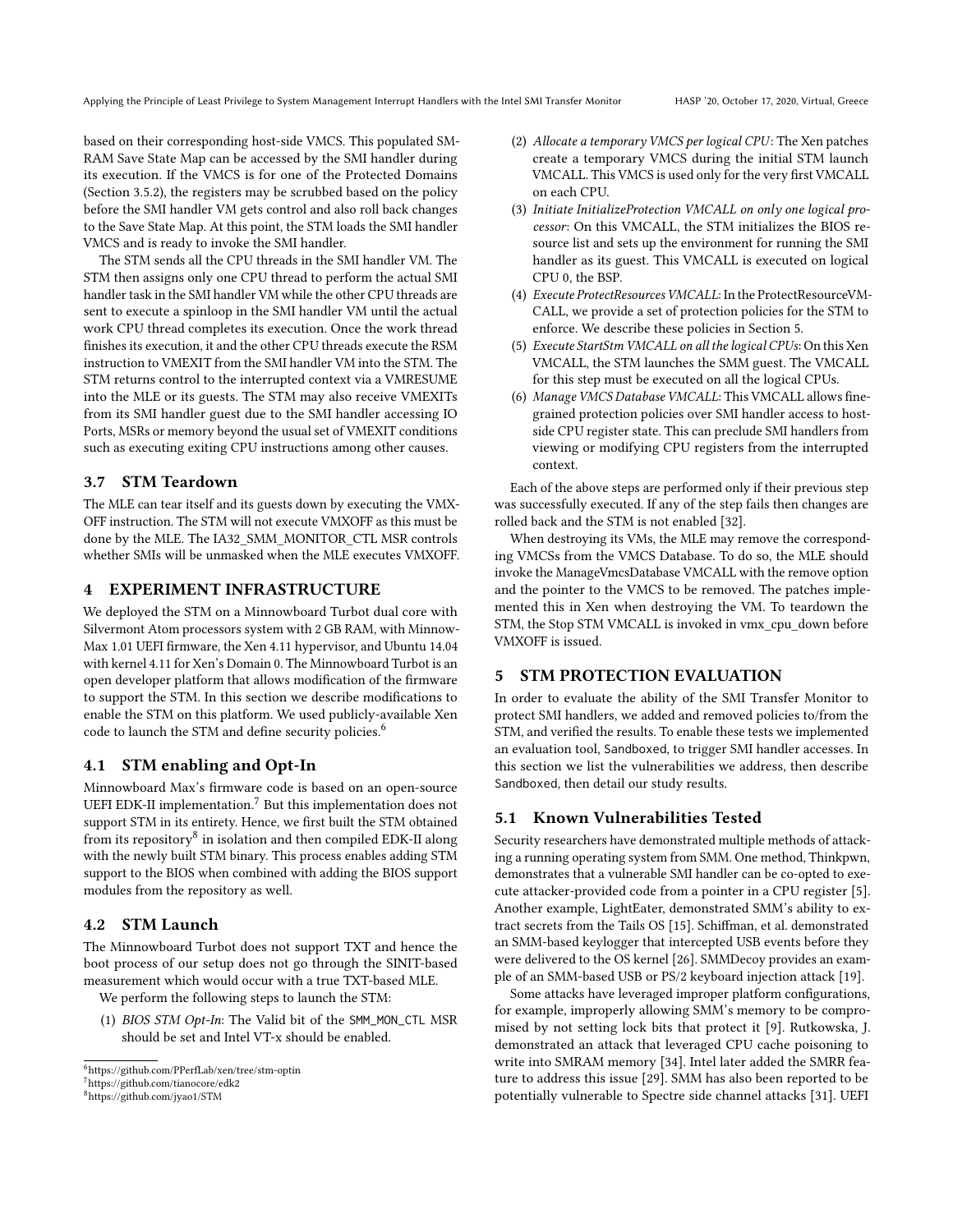added a SMM Communications Buffer to provide a more secure method of exchanging data between SMM and non-SMM code. This can avoid attacks that trick SMI handlers into modifying their own data improperly or corrupting host memory [\[36\]](#page-9-22).

STM protection policies are designed to defend against classes of attacks in which SMI handlers can be coerced to improperly access host-software resources or maliciously target them. We focus our evaluation on four previously published vulnerabilities: SMM-installed hypervisor rootkits, ThinkPwn, LightEater, and keylogger/keyboard injection attacks.

#### 5.2 STM Evaluation Tool: Sandboxed

We created a tool called Sandboxed to test the effectiveness of the STM policies. Sandboxed has four components: CloneDriver (SMI handler), SmiGen (Linux kernel module), Harness (Ring 3 application), and HackMe (Linux kernel module). The CloneDriver takes commands from SmiGen that direct its accesses to memory, MMIO, MSR and IO ports. The HackMe kernel module provides a target for the CloneDriver to compromise. It allocates a kernel page and continuously reads and writes to it. It can also read an MSR value and poll an IO port like a PS/2 keylogger. We also use HackMe to check for signs of attack. Figure [4](#page-6-0) shows an example of the flow.

<span id="page-6-0"></span>

Figure 4: Sandboxed Access Flow

The CloneDriver and the SmiGen communicate via commands specified in registers. The Harness invokes the SmiGen with different commands to test the applied policies with commands constructed as per Task specification. SmiGen is the kernel module that generates the SMI for CloneDriver with specific commands. This module takes a Task data structure as input. The fields of this structure and the values that each field can take are detailed in Table [1](#page-6-1).

#### 5.3 Protection Against Attacks on Memory

We perform two evaluations for the STM's memory protection capabilities.

5.3.1 Hypervisor Rootkit Injection and ThinkPwn-style SMM call outs. The first experiment ensures that the Xen hypervisor address space is not writable by a malicious SMI handler. Such a handler

Table 1: Task Structure

<span id="page-6-1"></span>

| Field         | Description                            |
|---------------|----------------------------------------|
| Resource Type | MSR, IO Port, Memory Region            |
| Resource      | The name of the resource               |
| Operation     | Read or write                          |
| New Value     | Value to set to the specified resource |

could install and launch rootkits if it were able to modify the memory [\[20\]](#page-9-23). While the attacker, in this example, has SMM access and could run a rootkit from SMM, placing a rootkit in the hypervisor from SMM allows the rootkit to operate for longer periods of time without preempting the entire system.

We specified a policy to protect Xen's kernel address space from being written and executed by the SMI handler. Thus, we set the RWXAttribute field of the STM\_RSC\_MEM\_DESC structure to preclude Write and Execute access.

Task fields set as: [Resource Type: "Memory", Resource: "Virtual address of Xen Memory Page", Operation: "Write", New Value: "abcdefgh"].

With this STM policy, the CloneDriver was unable to modify the specified memory page and would thus be unable to install the rootkit. The same policy helps defend against SMM Callout attacks such as ThinkPwn, in which SMM code executes non-SMM code with SMM privileges [\[23\]](#page-9-24). We simulated the ThinkPwn attack with a non-STM BIOS and with Page Table Isolation disabled. On such a BIOS, the CloneDriver was able to call into an arbitrary function in the Xen kernel space. However, with the above Xen kernel memory protection policy with STM, such an attack failed with STM flagging the attempt as an EPT violation.

5.3.2 Attempting to steal memory secrets from SMM, similar to Lighteater. The second experiment attempts to steal a secret from the HackMe kernel module's memory similar to the LightEater attack [\[15\]](#page-9-2). We make a protection request for host memory that contains the memory page allocated by HackMe and invoke the Harness with the specified Task. Upon receiving the task via SMI, the CloneDriver converts the given virtual address to the physical address of the page and attempts to read it.

Task fields set as: [Resource Type: "Memory", Resource: "Virtual address of allocated kernel page", Operation: "Read"].

We tested this policy by attempting a read access to the allocated kernel page. Since, we have specified a kernel page protection policy as part of ProtectResource VMCALL, the STM initiated a protection exception indicating the CloneDriver tried to violate a protection policy.

#### 5.4 Control-based attacks

MSRs can be an important source of information for a malicious SMI handler. Such a handler could read or write to certain MSRs that may be used by the host software for effective functioning. For example, attackers could attempt to hook MSR IA32\_SYSENTER\_EIP to alter the control flow [\[11\]](#page-9-25).

We specified a policy to protect MSR IA32\_SYSENTER\_EIP. We set the ReadMask and WriteMask fields of the STM\_RSC\_MSR\_DESC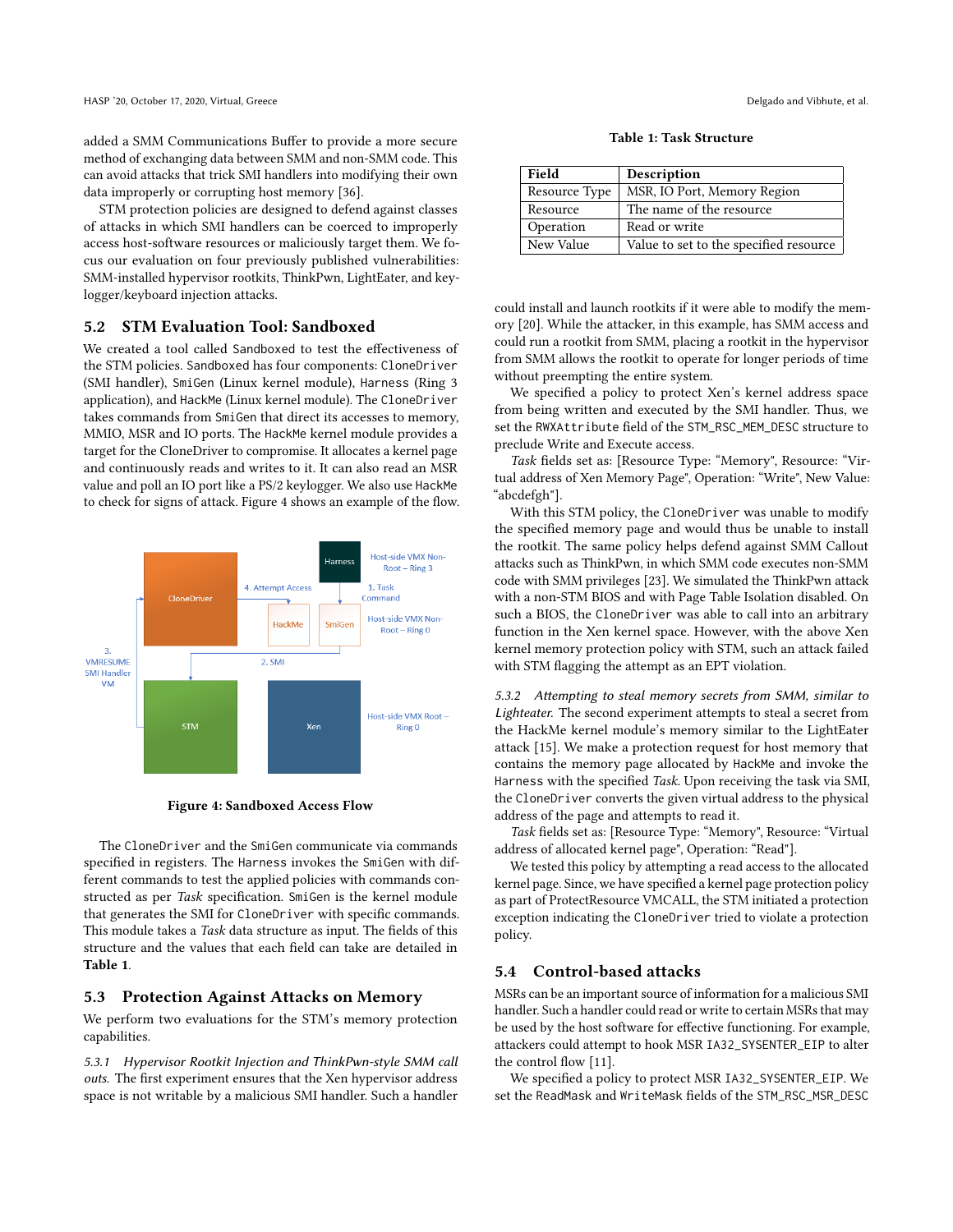structure to 0xFFFFFFFF for MSR IA32\_SYSENTER\_EIP, indicating the SMI handler is not allowed to read nor write this MSR.

Task fields set as: [Resource Type: "MSR", Resource:

"IA32\_SYSENTER\_EIP", Operation: "Write", New Value: "0xf"]. To demonstrate MSR protections on an MSR, we tried to modify

the value of IA32\_SYSENTER\_EIP from the CloneDriver on the STM-enabled system. We invoke the Harness with the specified Task fields. When the CloneDriver tries to write to the MSRs, the write was trapped by the STM and the STM generated a resource protection violation.

#### 5.5 PS/2 keyloggers

SMMDecoy provides an example of an SMM-based USB or PS/2 keyboard injection attack that generates fake user authentication credentials [\[19\]](#page-9-18). If these credentials are later used, the inference is that the credentials were gathered by a keylogger on the system. For the PS/2 flow, the flow relies upon writing to IO port 0x60 and 0x64 to inject data into the keyboard buffer.

To defend against this type of attack, we set a resource policy to intercept writes to 0x60 and 0x64.

Task fields set as: [Resource Type: "IO Port", Resource: "0x64", Operation: "Write", New Value: "0xf"].

We evaluated the policy on a write to port 0x64. Upon attempting this write, the STM intercepted the operation and triggered an exception.

#### 5.6 Discussion

We designed and implemented an evaluation infrastructure, then used it to show that the STM successfully defended against four types of SMI handler-based attacks: hypervisor rootkit injection, memory stealing, MSR-based control attacks, and keyboard attacks. We note that our experiments implemented and tested each policy in isolation. However, there may be scenarios in which certain SMI handlers may need access to a given set of resources while other SMI handlers should be precluded these accesses. With the STM, it is also possible to create additional VMs such that independent protection policies can be applied. More sophisticated scenarios, for example, only selectively allowing particular accesses based on an analysis on state, would require additional enabling in the STM. Direct testing of these scenarios is out of the scope of this paper.

#### <span id="page-7-0"></span>6 PERFORMANCE

The time spent in SMM needs to be carefully managed as it preempts all other processing. Intel's BIOS Bits utility provides a guideline that warns if SMIs take over  $150\mu s$ . An empirical bound has been established by Delgado et al., who showed adverse effects on system correctness and performance impacts with time spent in SMM exceeding 1.5ms [\[7\]](#page-9-26). As SMI processing time preempts other usages, carefully managing SMM time becomes important.

To measure the performance impact of the STM, we evaluate the performance overhead of two SMIs for both STM-disabled and STMenabled configurations. Our experiments use the configuration described in Section [4.](#page-5-0)

We generated SMIs from the SmiGen kernel module and varied the value written to port 0xB2 to trigger three SMIs for benchmark purposes. The set of SMIs on a given system can vary significantly, therefore we focus on three examples as follows: 1. A "Null" SMI highlights the impact of the context switches between the host-side, the STM, and an SMI handler, 2. The ACPI Enable SMI shows the impact of the STM on an actual SMI, and 3. A SHA hashing example to provide an example of a workload inside an STM TEE.

We measure the SMI latency as observed by the host software. We started by recording the time required to enter and exit SMM on an STM-enabled system.

We first evaluate the "Null SMI" that does not perform meaningful work in SMM, however exercises the full code path through the STM and the SMI handler before returning to the OS. On the Minnowboard Turbot dual core the SMI latency was 168.4µs with the STM disabled and 214.2µs with the STM enabled. Thus, the STM adds roughly 27.2% to the total SMI processing cost. We then analyze the performance of the "ACPI Enable" SMI. This SMI handler performs multiple IO Port reads and writes. Based on our measurements, we observed that the STM added 26.2% to the SMI latency.

To further analyze the STM latency, we leveraged the STM's performance gathering capability. We also added tracepoints in the code path of the Sandboxed tool to evaluate the end-to-end SMI performance. Figure [5](#page-7-1) shows the SMI flow under an STM. We initiated a 1K memory hash SMI from the Sandboxed tool's SmiGen module. Upon receiving this request, the CloneDriver performs a SHA256 measurement of the specified memory location. Without the performance gathering capability, this task took  $243\mu s$ . While with the capability enabled, the task was completed in  $253\mu s$ . Thus, the performance collection added only 10µs to the latency.

The SMI latency results for the Null SMI and ACPI Enable show that the STM introduces about 27% additional SMI latency. The use of the STM requires extra transitions through the STM itself as well as running the SMI handler in a virtual machine. The SMI time required modestly exceeds the SMI latency guideline on our test system. The total user impact is a product of time spent in SMM and the SMI frequency. Although there is no published data on SMI frequencies, we can assume that with a system with one SMI per second, the impact would be quite minimal.

<span id="page-7-1"></span>

Figure 5: SMI flow with STM - Tracing

We leveraged the following SMM performance model as described in [\[8\]](#page-9-7) to analyze the STM latency.

$$
T_m = T_{entry} + T_{work} + T_{exit} \tag{1}
$$

where  $T_m$  is the total SMI latency,  $T_{entry}$  is the time to enter the SMI handler from the kernel driver,  $T_{\text{exit}}$  is the time to exit from the SMI handler and return to the kernel driver and  $T_{work}$  is the time spent in the SMI handler working. From Figure [5,](#page-7-1)

$$
T_{entry} = SMIENTy + STMEntry + SMInandlerEntry \qquad (2)
$$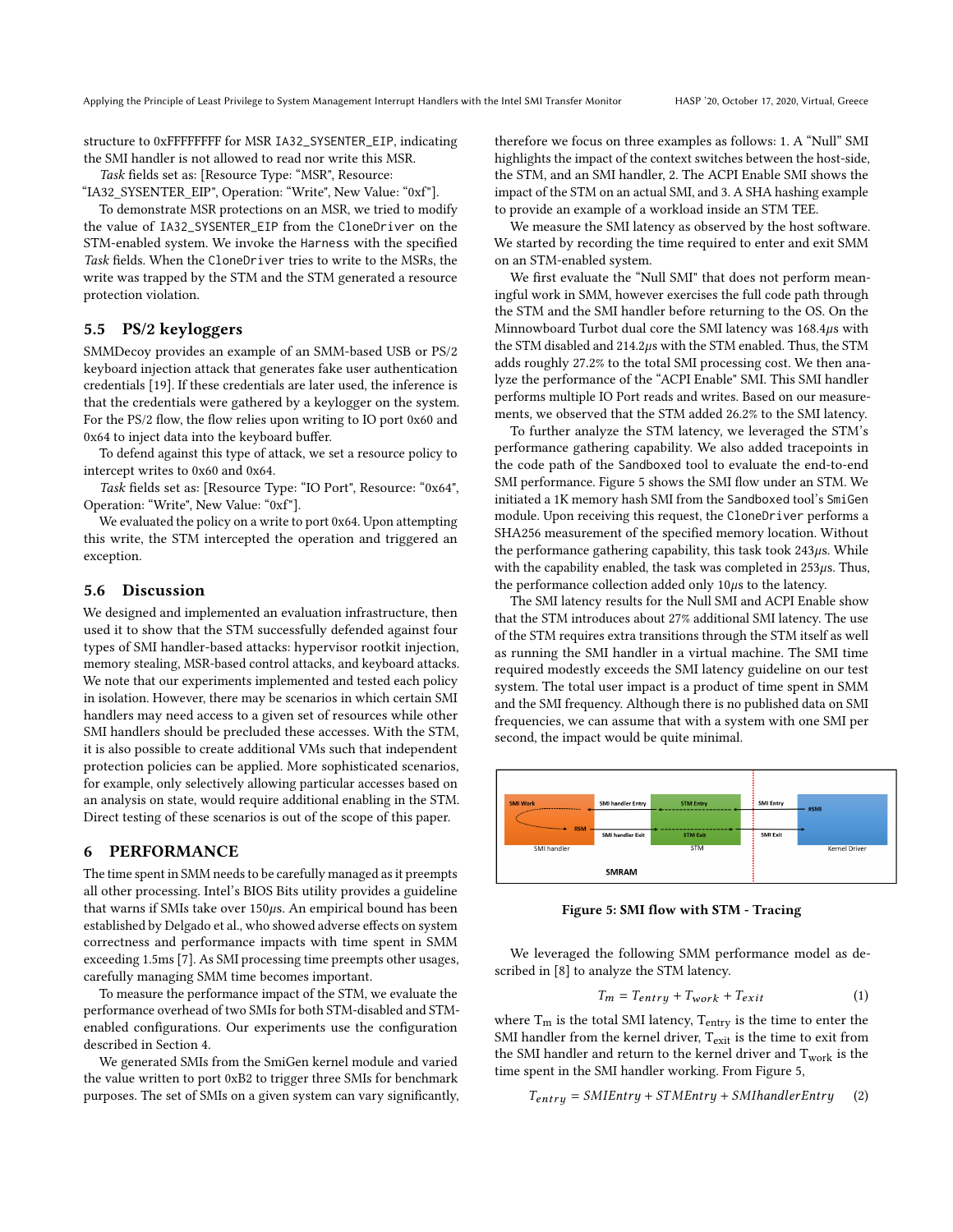HASP '20, October 17, 2020, Virtual, Greece and Vibhute, et al. and Vibhute, et al.

<span id="page-8-5"></span>

Figure 6: SMI Round Trip Time Analysis

$$
T_{exit} = SMI handlerExit + STMExit + SMExit \tag{3}
$$

Figure [6](#page-8-5) illustrates the amount of time spent in each phase of transition. STM processing adds only  $18.57\mu s$  which is only 8% of the total SMI latency. The maximum time is spent in transition between the SMM VM and the STM and MLE VM (kernel driver) and the STM.

#### <span id="page-8-1"></span>7 RELATED WORK

Multiple approaches have been leveraged to improve SMI handler security. HP SureStart [\[4\]](#page-8-6) provides a method of analyzing the control flow of SMI handlers using a co-processor to determine if they call a function with an unexpected call type signature. The approach also performs checks over SMBASE and CR3 to determine if they have unexpectedly changed at runtime. BIOS Guard [\[22\]](#page-9-15) restricts which code modules can update the SPI chip which stores the firmware. This can help protect against injections of malicious code into the SPI chip but does not address runtime attacks on SMI handlers.

UEFI Secure Boot provides detection of modified UEFI DXE modules. These modules execute prior to the operating system boot loader. Intel Boot Guard extends these detection capabilities earlier in the reset process by anchoring to hardware, microcode, and the Boot Guard ACM [\[22\]](#page-9-15). Intel TXT provides the ability to measure and verify the launch of an operating system or hypervisor. It leverages Safer Mode Extensions (SMX) and an ACM to verify the kernel and initrd [\[10\]](#page-9-27). With these capabilities, the platform owner can determine that the measured files have not been tampered with at measurement time.

Trusted Execution Environments (TEEs) provide a mechanism to run code with the ability to maintain confidentiality and integrity [\[1\]](#page-8-7). Intel SGX provides a TEE capability for applications that runs the trusted portion of an application in an enclave. The untrusted portion of an application can call trusted functions in the enclave. The trusted portion can maintain its confidentiality and integrity against malicious privileged software. AMD SEV provides confidentiality of a virtual machine's memory. SEV uses a virtual machine-specific key to encrypt the memory contents [\[24\]](#page-9-28). Arm CPUs can feature TrustZone which divides execution contexts into Secure and Non-secure worlds to protect the confidentiality and integrity of code and data. Execution of the Secure world can be accomplished via a Secure Monitor Call (SMC). A proposal has been made to create an SMM-like capability using TrustZone [\[17\]](#page-9-29). While TrustZone provides the ability to isolate the Secure world from the normal world, it does not provide isolation between Secure world code. Arm Secure Partitions adds a virtualization-based "Secure Partition Manager" to isolate trusted applications in the Secure world from each other [\[3\]](#page-8-8). Keystone provides a TEE for the Risc V architecture [\[16\]](#page-9-30). This approach creates a security monitor that does not have any resource management tasks, simplifying its design. Keystone leverages RISC-V's physical memory protection (PMP) to safeguard specific memory ranges and establish its security monitor. STM PE extends the STM to be a TEE by loading a hypervisor integrity measurement agent into a VM hosted by the STM. It also supports loading a temporary code module into another virtual machine of the STM [\[25\]](#page-9-9). As these VMs are isolated from a potentially malicious host-software code and from each other, they benefit from confidentiality and integrity over their code and data. The EPA-RIMM tool for runtime integrity measurement leverages the STM to host a hypervisor integrity measurement agent that operates even if host software is compromised [\[8\]](#page-9-7).

#### <span id="page-8-2"></span>8 CONCLUSIONS AND FUTURE WORK

We have provided a detailed description of Intel's STM architecture. We provided examples of security policies that defend against specific SMM-based attacks by precluding accesses to platform resources. We find the STM provides fine-grained protections against SMI handler accesses while introducing latency costs slightly over Intel's BIOS Bits [\[30\]](#page-9-31) guidelines yet within the empirical limit determined by Delgado et al.

The STM also provides a firmware-based TEE capability for Intel platforms. This capability provides a way to run isolated workloads away from a potentially malicious hypervisor and other executing code. As all time spent in SMM comes at the cost of host processing, these applications needs to be carefully managed. STM protections and TEE capabilities provide the means for an effective runtime defense mechanism that can be extended to run applications in an isolated context. For future work, we plan to evaluate the ability to apply more fine-grained permissions over SMI handlers by creating multiple VMs, each with custom STM policies.

# ACKNOWLEDGMENTS

The material in this paper is based in part upon work supported by the National Science Foundation under Grant No. 1528185.

#### **REFERENCES**

- <span id="page-8-7"></span>[1] Ahmed M. Azab and et al. Ning, Peng. 2014. Hypervision Across Worlds: Realtime Kernel Protection from the ARM TrustZone Secure World. In Proceedings of the 2014 ACM SIGSAC Conference on Computer and Communications Security (Scottsdale, Arizona, USA) (CCS '14). ACM, New York, NY, USA, 90–102. [https:](https://doi.org/10.1145/2660267.2660350) [//doi.org/10.1145/2660267.2660350](https://doi.org/10.1145/2660267.2660350)
- <span id="page-8-0"></span>[2] Ahmed M. Azab, Peng Ning, Zhi Wang, Xuxian Jiang, Xiaolan Zhang, and Nathan C. Skalsky. 2010. HyperSentry: Enabling Stealthy In-context Measurement of Hypervisor Integrity. In Proceedings of the 17th ACM Conference on Computer and Communications Security (Chicago, Illinois, USA) (CCS '10). ACM, New York, NY, USA, 38–49.<https://doi.org/10.1145/1866307.1866313>
- <span id="page-8-8"></span>Sandrine Bailleux. 2018. Secure Partitions. OSFC.
- <span id="page-8-6"></span>Ronny Chevalier, Maugan Villatel, David Plaquin, and Guillaume Hiet. 2017. Co-processor-based Behavior Monitoring: Application to the Detection of Attacks Against the System Management Mode. In Proceedings of the 33rd Annual Computer Security Applications Conference (Orlando, FL, USA) (ACSAC 2017). ACM, New York, NY, USA, 399–411.<https://doi.org/10.1145/3134600.3134622>
- <span id="page-8-4"></span>[5] Cr4sh. 2016. Thinkpwn.<https://github.com/Cr4sh/ThinkPwn>
- <span id="page-8-3"></span>Al Danial. 2020. CLOC.<https://github.com/AlDanial/cloc>